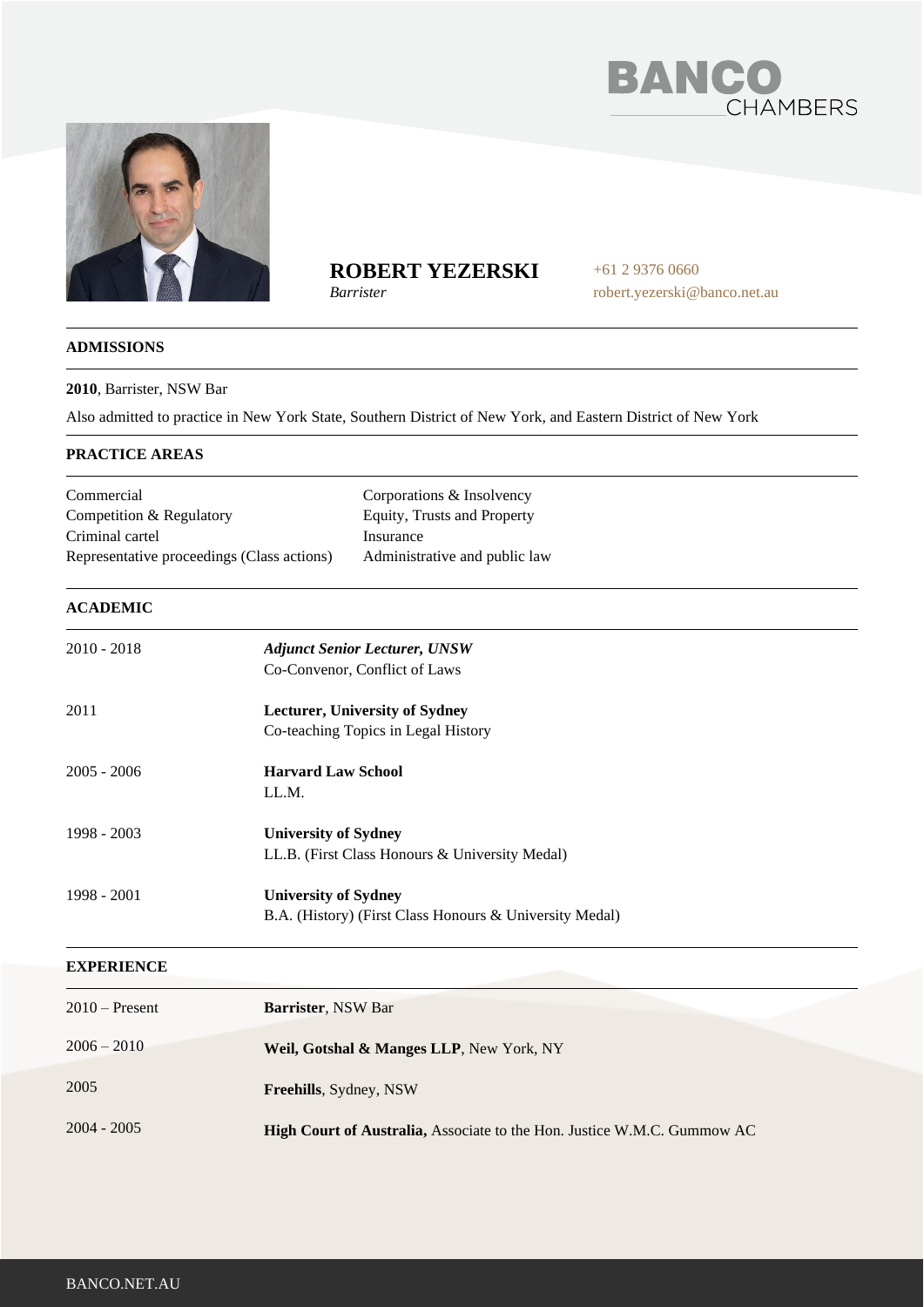

### **AWARDS/RECOGNITION**

**Doyles Guide**, Commercial Litigation & Dispute Resolution Junior Counsel, Australia and NSW, 2021 (Preeminent), 2015 – 2020 (Leading)

**Doyles Guide,** Competition Law Junior Counsel, Australia, 2017 – 2020 (Preeminent), 2015 – 2016 (Leading)

**Who's Who Legal Australia and New Zealand**, Competition Law, 2021

**Doyles Guide**, Insolvency & Restructuring Junior Counsel, Australia, 2019 – 2021 (Recommended)

**P. Blashki Award**, 2010 (highest aggregate mark in the NSW Bar exams)

**Frank Knox Memorial Scholarship**, 2005 (Harvard)

#### **REPRESENTATIVE CASES**

# **GENERAL COMMERCIAL, CORPORATIONS, INSOLVENCY AND INSURANCE**

*Galilee Solicitors Pty Ltd v Ethan Group Pty Ltd* [2021] NSWSC 1067 (contempt of court, unled with W Liu)

*In the matter of Car Buyers Australia Pty Limited* [2020] FCA 599 (unled)

*Wang v Cai* [2020] NSWSC 1414 (unled)

*Greyhound Racing New South Wales v Leslie* [2019] NSWSC 1591 (with R Pietriche)

*Deluxe Developments Pty Ltd (In Liq) v Downer EDI Engineering Pty Ltd* [2017] NSWSC 895 (acting for Downer EDI, unled)

*Australian Institute of Fitness Pty Ltd v Australian Institute of Fitness (Vic/Tas) Pty Ltd (No 3)* [2015] NSWSC 1639 (with C R C Newlinds SC)

*Jeffries v Indigienous Land Corporation* [2015] NSWSC 1616 (with C R C Newlinds SC)

*Stephen Hopkins & Anor v AECOM Australia Pty Ltd & Ors*, Federal Court of Australia, NSD 757 of 2012 (acting for Leighton Contractors Pty Ltd in various proceedings with R M Smith SC and M R Elliott)

*Catra Pty Limited v Viva Energy Australia Limited Proceedings*, NSW Supreme Court Proceeding 2013/320090 (with I Jackman SC) (settled prior to hearing)

*Sienkiewicz v Salisbury Group Pty Ltd (in liq) (No 2)* [2015] FCA 147 (with G J Rich SC)

*O'Brien v Bank of Western Australia Ltd* [2013] NSWCA 71 (with B W Walker SC)

*International Litigation Partners Pte Ltd v Chameleon Mining NL* [2011] NSWCA 186 (with R A Dick SC)

*Arena Management Pty Ltd (recs and mgr apptd) v Campbell Street Theatre Pty Ltd* (2011) 80 NSWLR 652 (with S A Kerr SC)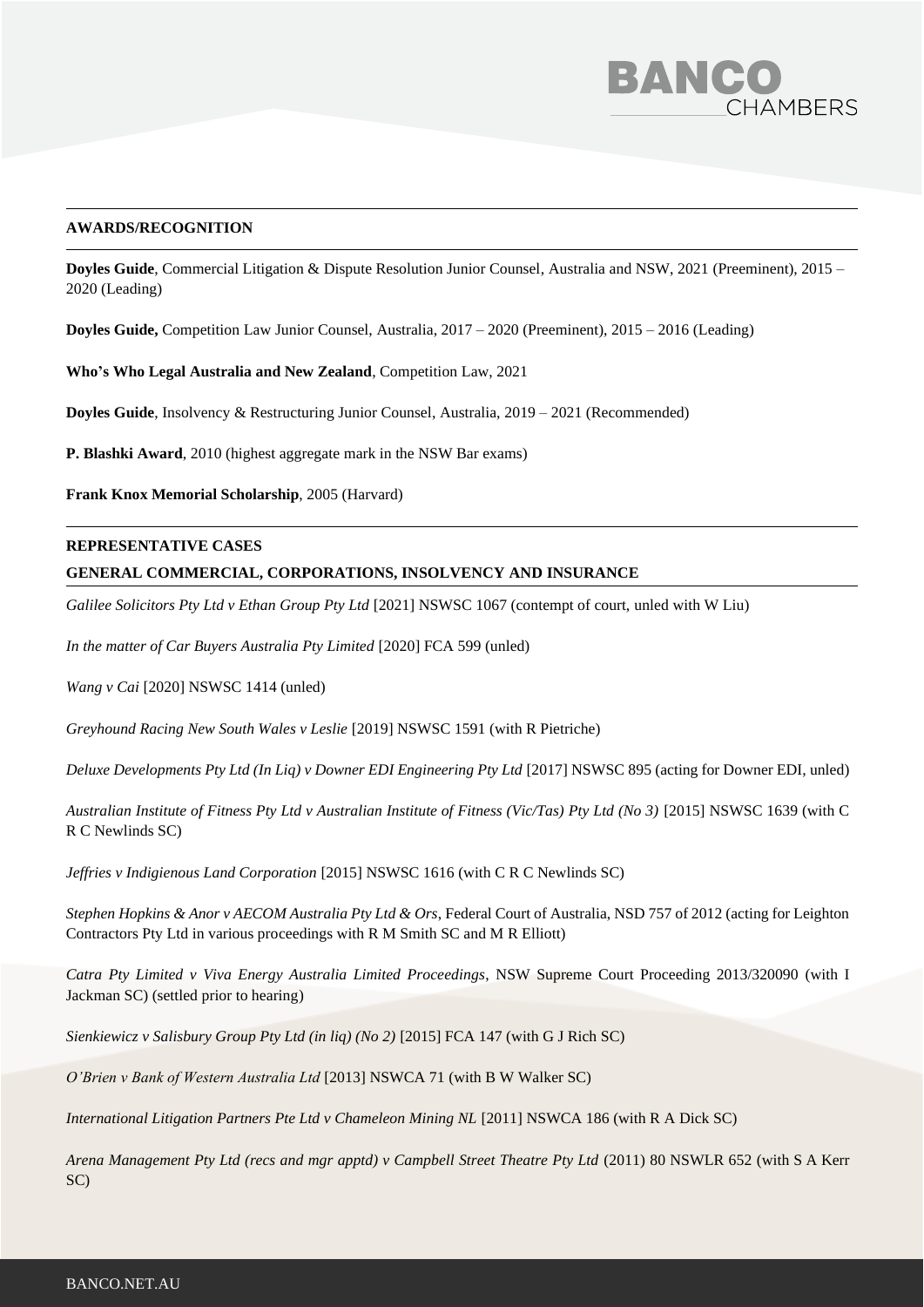

# **REPRESENTATIVE PROCEEDINGS/CLASS ACTIONS**

*Cantor v Audi Australia Pty Limited (No 5)* [2020] FCA 637 (acting as independent contradictor opposing common fund order with N J Owens SC)

*Rodriguez & Sons Pty Ltd v Queensland Bulk Water Supply Authority trading as Seqwater (No 22)* [2019] NSWSC 1657 (acting for plaintiff and group members in successful claim arising out of 2011 Brisbane floods, with J Sexton SC, N J Owens SC and J E Taylor instructed by Maurice Blackburn)

*Williamson v Sydney Olympic Park Authority*, Supreme Court of NSW Proceedings 2019/232749 (acting for plaintiff in class action concerning Opal Tower)

*Kenquist Nominees Pty Ltd v Campbell*, Fereral Court of Australia, NSD 1364 of 2015 (acting for three director defendants, with G Rich SC)

*Rivercity Motorway Finance Pty Limited (Administrators Appointed) (Receivers and Managers Appointed) v AECOM Australia Pty Ltd (No 2)* [2014] FCA 713 (with R M Smith SC and M Elliott)

*De Brett Seafood Pty Ltd v Qantas Airways Ltd,* Federal Court of Australia, VID 12 of 2007 (acting for Air New Zealand, with R M Smith SC and N J Owens) (proceedings discontinued against Air New Zealand with costs)

#### **COMPETITION, REGULATORY, AND CARTEL**

*ACCC v Google LLC* [2021] FCA 367 (acting for Google with P J Brereton SC and S H Hartford-Davis)

*ANZ Criminal Cartel Prosectuion* (acted for S Roberts, against whom all charges were dropped)

*Vodafone Hutchison Australia Pty Ltd v ACCC*, Federal Court of Australia, [2020] FCA 117 (acting for Vodafone, with P J Brereton SC, J Arnott and K Stellios)

*APRA v Kelaher & Ors* [2019] FCA 1521 (acting for first respondent, with C R C Newlinds SC)

*Qube Ports Pty Ltd v Port of Newcastle Operations Pty Limited*, Federal Court of Australia, NSD 1905 of 2019 (acting for Qube, with T Bannon SC and M Hodge QC)

*ACCC v Yazaki Corp* [2018] FCAFC 73 (acting for the ACCC with M O'Brien SC and D Tynan); also at first instance ([2017] FCA 465) and in successfully resisting special leave application.

*Application by Tabcorp Holdings Ltd* [2017] ACompT 1 (acting for Tabcorp with CA Moore SC, N De Young and A D'Arville)

*ACCC v Air New Zealand Limited* [2017] HCA 21 (with B W Walker SC and N J Owens SC); also at first instance ([2014] FCA 1157) and on appeal to the Full Court ([2016] FCAFC 42)

*ACCC v Woolworths Limited* [2016] FCA 1472 ('Mind the Gap' case) (acting for Woolworths with C A Moore SC)

*ACCC v Cascade Coal* [2018] FCA 1019 and on appeal [2019] FCAFC 154 (acting for the ACCC, with C A Moore SC and M O'Mearra)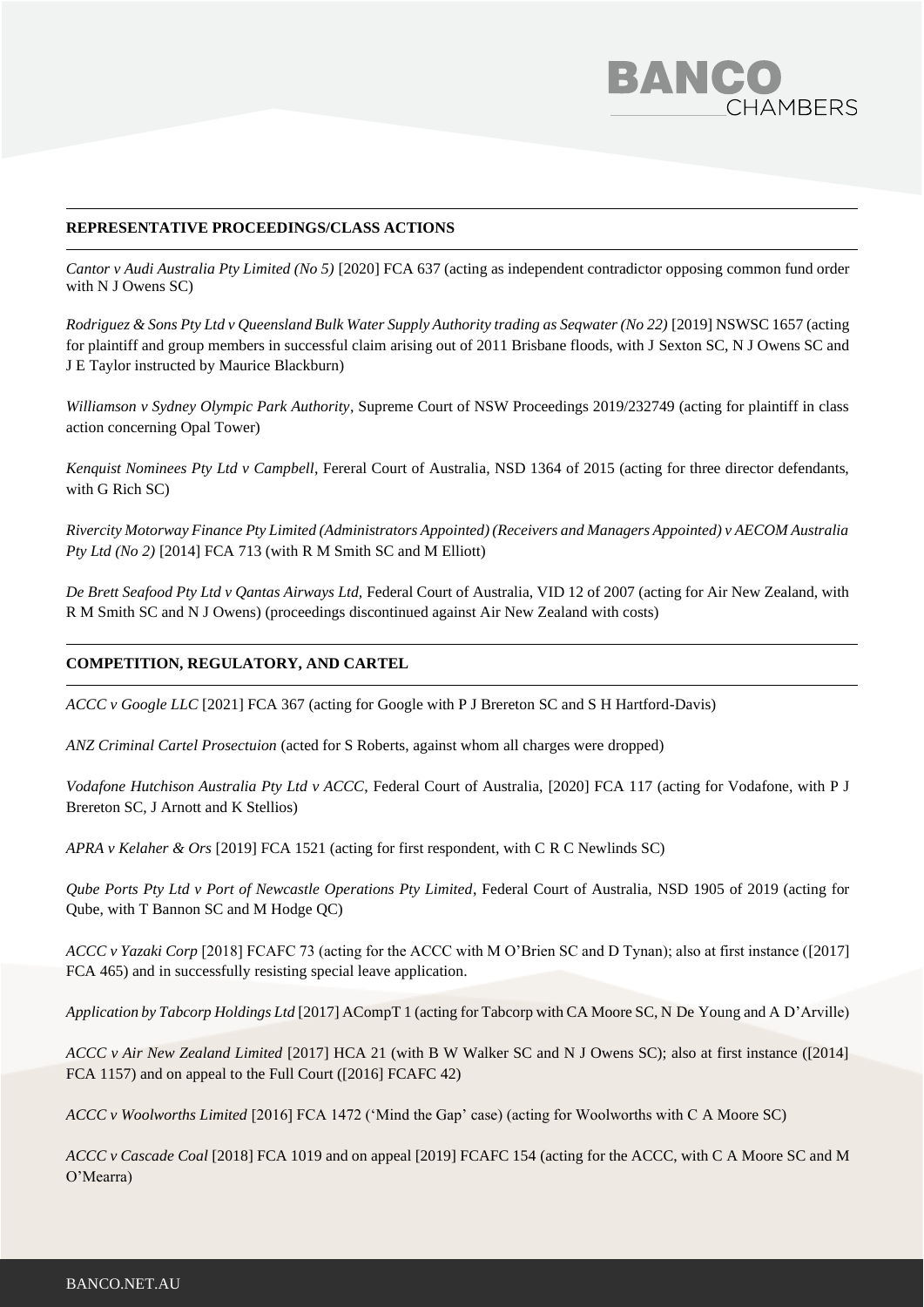

*ACCC v Virgin Australia Airlines*, [2017] FCA 204 (with N J Young QC)

*ACCC v Informed Sources*, Federal Court of Australia, VID 450 of 2014 (acting for Woolworths Limited, with C A Moore SC) (matter settled)

*Parmalat v VIP Packaging* (2013) 210 FCR 1 (with G A Thompson SC and D P O'Brien)

*ACCC v Metcash* (2011) 282 ALR 464 (first instance) and (2011) 198 FCR 297 (Full Court) (with J E Griffith SC and C A Moore SC)

Acting for the ACCC in various competition investigations, including by conducting s 155 examinations for the ACCC

#### **PROPERTY AND EQUITY**

*Bradcorp Wilton Park Pty Limited v Country Garden Wilton West Pty Ltd* [2019] NSWSC 1407 (with M Darke SC)

*Campbell v Campbell* [2015] NSWSC 784 (with D Pritchard SC)

*Sze Tu v Lowe* [2014] NSWCA 462 (with T G R Parker SC)

*The Owners – Strata Plan No 67246 v Oaks Hotels & Resorts (NSW) No 1 Pty Ltd* [2013] NSWSC 1866 (with J Kirk SC)

*Rix v Wells* [2013] NSWSC 672 (with A P Coleman SC)

# **HIGH COURT**

*ACCC v Air New Zealand Limited* [2017] HCA 21 (with B W Walker SC and N J Owens SC)

*Attwells v Jackson Lalic Lawyers* [2016] HCA 16 (with G O'L Reynolds SC, R C A Higgins and D W Robertson)

*Fischer v Nemeske* [2016] HCA 11 (with N C Hutley SC and A B Edington)

*OC v The Queen* [2016] HCATrans 26 (with J T Gleeson SC)

*Miller v Miller* (2011) 242 CLR 446 (with G M Watson SC and N J Owens)

# **ADMINISTRATIVE AND PUBLIC LAW**

*Hewit v NSW State Coroner* [2019] NSWSC 1401 (unled for Attorney General (NSW))

*Li v Attorney-General (NSW)* [2019] NSWCA 95 (unled for Attorney General (NSW))

*Baker v Commonwealth of Australia* (2012) 206 FCR 229 (with B W Walker SC and A W Street SC)

*The Trust Company Limited v Valuer-General,* NSW Supreme Court Proceeding 2011/412141 (with R A Dick SC) (settled during hearing)